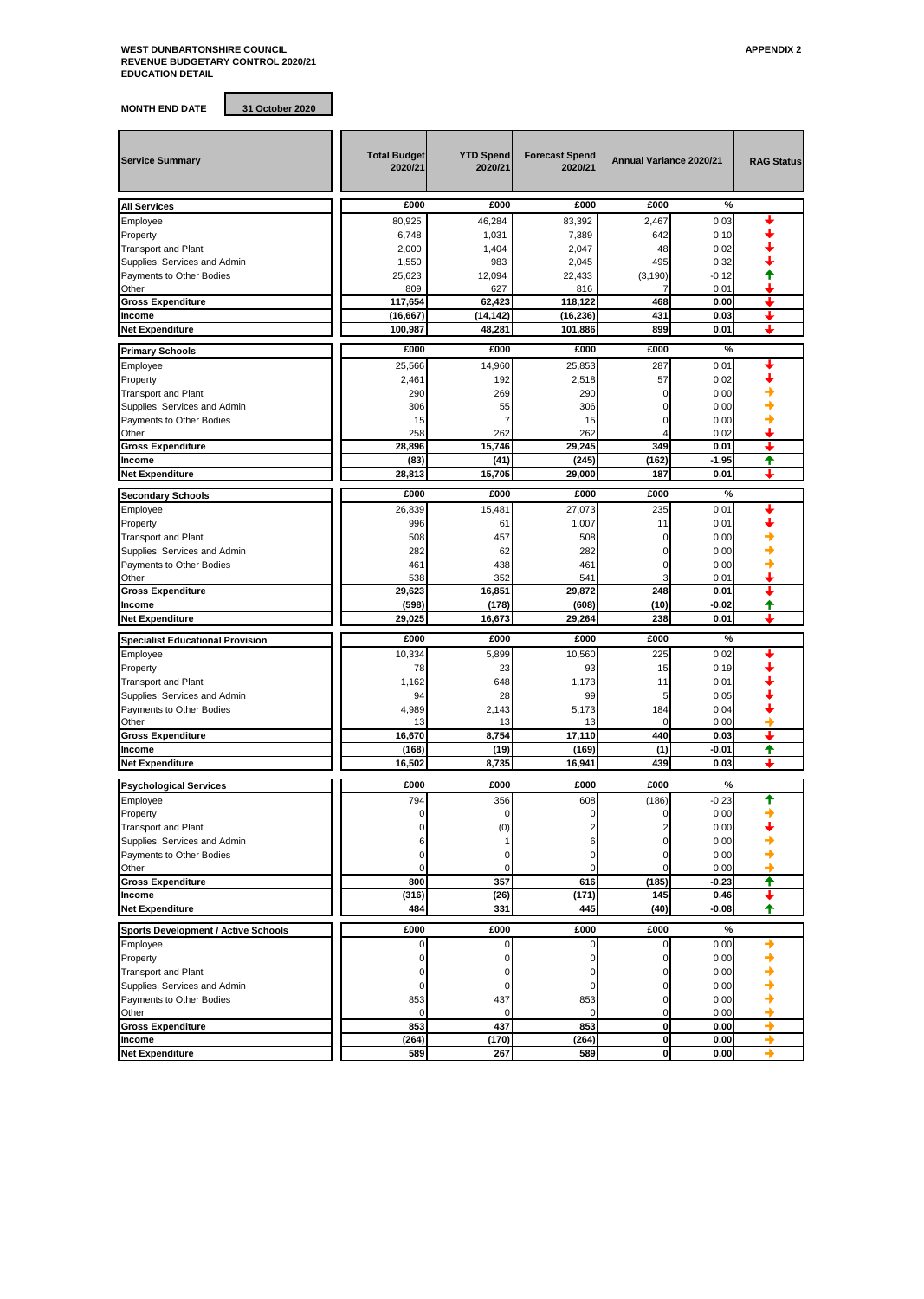## **WEST DUNBARTONSHIRE COUNCIL APPENDIX 2 REVENUE BUDGETARY CONTROL 2020/21 EDUCATION DETAIL**

**MONTH END DATE 31 October 2020**

| <b>Service Summary</b>           | <b>Total Budget</b><br>2020/21 | <b>YTD Spend</b><br>2020/21 | <b>Forecast Spend</b><br>2020/21 | Annual Variance 2020/21 |          | <b>RAG Status</b> |
|----------------------------------|--------------------------------|-----------------------------|----------------------------------|-------------------------|----------|-------------------|
| <b>Early Education</b>           | £000                           | £000                        | £000                             | £000                    | %        |                   |
| Employee                         | 14,147                         | 5,847                       | 14.160                           | 13                      | 0.00     |                   |
| Property                         | 166                            | 27                          | 160                              | (6)                     | $-0.04$  |                   |
| <b>Transport and Plant</b>       | 4                              | 1                           | 6                                | 2                       | 0.34     |                   |
| Supplies, Services and Admin     | 733                            | 184                         | 737                              | 4                       | 0.01     |                   |
| Payments to Other Bodies         | 3,156                          | 1,635                       | 3,156                            | 0                       | 0.00     |                   |
| Other                            |                                | 0                           | $\Omega$                         | 0                       | 0.00     |                   |
| <b>Gross Expenditure</b>         | 18.206                         | 7,694                       | 18,218                           | 12                      | 0.00     | ↓                 |
| Income                           | (9,990)                        | (9,982)                     | (10,005)                         | (15)                    | 0.00     | ✦                 |
| <b>Net Expenditure</b>           | 8,216                          | (2, 288)                    | 8,213                            | (3)                     | 0.00     | ♠                 |
|                                  |                                |                             |                                  |                         |          |                   |
| <b>PPP</b>                       | £000                           | £000                        | £000                             | £000                    | %        |                   |
| Employee                         |                                | 0                           | $\Omega$                         | 0                       | 0.00     |                   |
| Property                         | 3,042                          | 720                         | 3,054                            | 12                      | 0.00     |                   |
| <b>Transport and Plant</b>       | C                              | 0                           |                                  | 0                       | 0.00     |                   |
| Supplies, Services and Admin     |                                |                             |                                  | 0                       | 0.00     |                   |
| Payments to Other Bodies         | 12,144                         | 7,245                       | 12,144                           | (0)                     | 0.00     |                   |
| Other                            |                                |                             |                                  | $\mathbf 0$             | 0.00     |                   |
| <b>Gross Expenditure</b>         | 15,186                         | 7,965                       | 15,198                           | 12                      | 0.00     | ┹                 |
|                                  |                                |                             |                                  |                         |          |                   |
| Income                           | (705)                          | 0                           | (721)                            | (16)                    | -0.02    | ✦                 |
| <b>Net Expenditure</b>           | 14,481                         | 7,965                       | 14,477                           | (4)                     | 0.00     | ✦                 |
| <b>Curriculum for Excellence</b> | £000                           | £000                        | £000                             | £000                    | %        |                   |
| Employee                         | C                              | 0                           | $\mathbf 0$                      | 0                       | 0.00     |                   |
| Property                         | 0                              | $\Omega$                    | $\mathbf 0$                      | $\mathbf 0$             | 0.00     |                   |
|                                  |                                |                             | $\mathbf 0$                      |                         | $-1.00$  |                   |
| <b>Transport and Plant</b>       | 2                              |                             |                                  | (2)                     |          |                   |
| Supplies, Services and Admin     | 40                             | 8                           | 23                               | (17)                    | $-0.42$  |                   |
| Payments to Other Bodies         | 19                             | 40                          | 40                               | 21                      | 1.10     |                   |
| Other                            | $\mathbf 0$                    | $\mathbf 0$                 | $\mathbf 0$                      | 0                       | 0.00     |                   |
| <b>Gross Expenditure</b>         | 61                             | 48                          | 63                               | $\overline{2}$          | 0.03     | ı                 |
| Income                           | 0                              | (2)                         | (2)                              | (2)                     | 0.00     | ♠                 |
| <b>Net Expenditure</b>           | 61                             | 46                          | 61                               | (0)                     | 0.00     | ✦                 |
| <b>Central Admin</b>             | £000                           | £000                        | £000                             | £000                    | %        |                   |
| Employee                         | 111                            | 73                          | 109                              | (1)                     | $-0.01$  |                   |
| Property                         | 4                              | 7                           | 557                              | 553                     | 127.86   |                   |
|                                  | C                              |                             |                                  |                         |          |                   |
| <b>Transport and Plant</b>       |                                | 0                           | 0                                | (0)                     | $-1.00$  |                   |
| Supplies, Services and Admin     | 41                             | 195                         | 237                              | 196                     | 4.79     |                   |
| Payments to Other Bodies         | 84                             | 89                          | 95                               | 11                      | 0.13     |                   |
| Other                            | $\Omega$                       | 0                           | $\Omega$                         | $\mathbf 0$             | 0.00     |                   |
| <b>Gross Expenditure</b>         | 240                            | 364                         | 998                              | 758                     | 3.15     | ┹                 |
| Income                           | (56)                           | (805)                       | (807)                            | $-751$                  | $-13.41$ | ♠                 |
| <b>Net Expenditure</b>           | 184                            | (441)                       | 191                              | 7                       | 0.04     | ┻                 |
| <b>Workforce CPD</b>             | £000                           | £000                        | £000                             | £000                    | %        |                   |
| Employee                         | 281                            | 122                         | 278                              | (3)                     | $-0.01$  | ♠                 |
|                                  |                                |                             |                                  |                         |          |                   |
| Property                         | C                              |                             | 0                                |                         | 0.00     |                   |
| <b>Transport and Plant</b>       |                                |                             |                                  | 0                       | 0.00     |                   |
| Supplies, Services and Admin     | 19                             |                             | 19                               | 0                       | 0.00     |                   |
| Payments to Other Bodies         | 13                             | 0                           | 13                               | 0                       | 0.00     |                   |
| Other                            | $\mathbf 0$                    | 0                           | 0                                | 0                       | 0.00     |                   |
| <b>Gross Expenditure</b>         | 312                            | 123                         | 309                              | (3)                     | $-0.01$  | ✦                 |
| Income                           | (3)                            | 0                           | 0                                | 3                       | 1.00     | ┹                 |
| <b>Net Expenditure</b>           | 309                            | 123                         | 309                              | 0                       | 0.00     | ı                 |
| Performance & Improvement        | £000                           | £000                        | £000                             | £000                    | %        |                   |
|                                  | 499                            |                             |                                  |                         |          | ↟                 |
| Employee                         |                                | 287                         | 495                              | (3)                     | $-0.01$  |                   |
| Property                         | $\mathbf 0$                    | 0                           | $\Omega$                         | 0                       | 0.00     |                   |
| <b>Transport and Plant</b>       | 0                              |                             | 0                                | 0                       | 0.00     |                   |
| Supplies, Services and Admin     |                                | 0                           | $\Omega$                         |                         | 0.00     |                   |
| Payments to Other Bodies         | $\Omega$                       | 0                           | $\mathbf 0$                      | 0                       | 0.00     |                   |
| Other                            | C                              | 0                           | $\mathbf 0$                      | 0                       | 0.00     |                   |
| <b>Gross Expenditure</b>         | 499                            | 288                         | 495                              | (3)                     | -0.01    | ↑                 |
| Income                           | (51)                           | (35)                        | (36)                             | 15                      | 0.29     | ┶                 |
| <b>Net Expenditure</b>           | 448                            | 253                         | 459                              | 12                      | 0.03     | ┶                 |